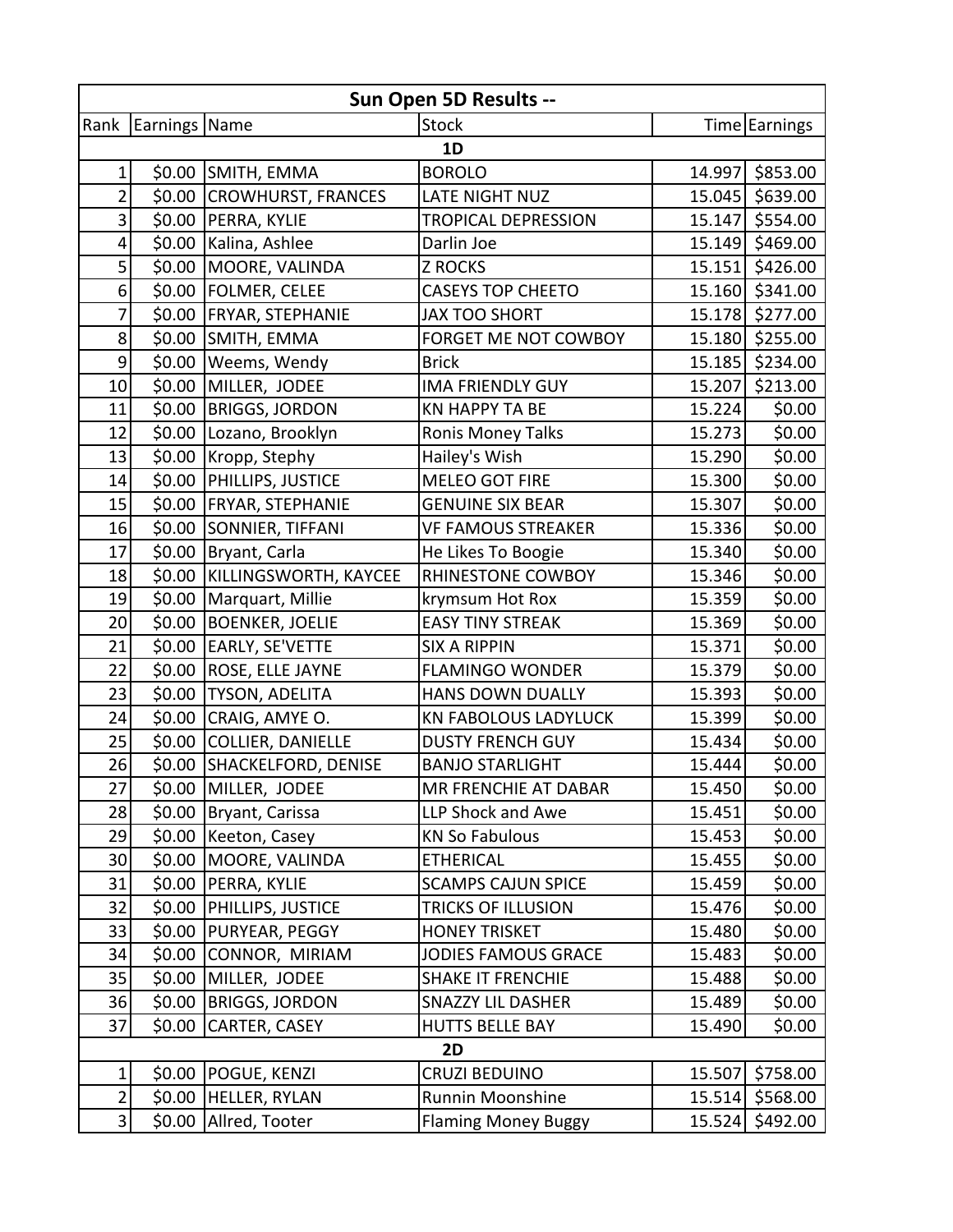| 4                | \$0.00 | Chapman, Kelly              | Imafamouskid                |        | 15.550 \$417.00 |
|------------------|--------|-----------------------------|-----------------------------|--------|-----------------|
| 5                | \$0.00 | mcquade, kristen            | hooked on nick              |        | 15.555 \$379.00 |
| 6                | \$0.00 | DAVENPORT, CALLIE           | <b>EXPECTED PERKS</b>       |        | 15.558 \$303.00 |
| 7                | \$0.00 | Snapp, Cheyenne             | CrownRoyalBlackLabel        |        | 15.559 \$246.00 |
| 8                | \$0.00 | MARTIN, ANNABELLE           | DFT MAKIN MY WAY            |        | 15.570 \$227.00 |
| $\boldsymbol{9}$ | \$0.00 | <b>BUCKNER, KYSAN</b>       | HOLY EXCLUSIVE LEO          | 15.572 | \$208.00        |
| 10               | \$0.00 | SMITH, SHAWN                | <b>BILLYS LITTLE BULLY</b>  |        | 15.574 \$189.00 |
| 11               | \$0.00 | <b>HOAGLAND, KRISTEN</b>    | HOT DOG                     | 15.579 | \$0.00          |
| 12               | \$0.00 | <b>FARMER, SELAH</b>        | <b>STUNNER FARMER</b>       | 15.584 | \$0.00          |
| 13               | \$0.00 | <b>WRIGHT, SKYE</b>         | <b>SONIC KISS</b>           | 15.584 | \$0.00          |
| 14               | \$0.00 | Skelton, Kelley             | Jazz                        | 15.589 | \$0.00          |
| 15               | \$0.00 | <b>KERN, MICKI</b>          | Runaway chic                | 15.598 | \$0.00          |
| 16               | \$0.00 | PIATAK, ALLISON             | <b>KN FABULOUS CRICKETT</b> | 15.598 | \$0.00          |
| 17               | \$0.00 | <b>WALKER, JEANNIE</b>      | POCO WIND MAKER             | 15.608 | \$0.00          |
| 18               | \$0.00 | ZANT, SHEILA                | SAZZY                       | 15.609 | \$0.00          |
| 19               | \$0.00 | HOAGLAND, KRISTEN           | <b>STONEYS RENA JET</b>     | 15.617 | \$0.00          |
| 20               | \$0.00 | SHANNON, LIZA               | <b>FAMOUS N FRENCH</b>      | 15.644 | \$0.00          |
| 21               | \$0.00 | <b>ALDRICH, FAWN</b>        | <b>FLITS CARMEL FROST</b>   | 15.647 | \$0.00          |
| 22               | \$0.00 | Goforth, Madisen            | Clip Smooth Playgun         | 15.649 | \$0.00          |
| 23               | \$0.00 | JESSICA, HOLMBERG           | RECKLESS KELLY              | 15.651 | \$0.00          |
| 24               | \$0.00 | HORNBERGER, STACY           | Mito Been A buck            | 15.652 | \$0.00          |
| 25               | \$0.00 | GRAHAM, RENDA               | PEACHES FLAMING EYES        | 15.666 | \$0.00          |
| 26               | \$0.00 | SIMPSON, CARLY              | <b>SIGNS N WONDERS</b>      | 15.677 | \$0.00          |
| 27               | \$0.00 | Aho, Jessica                | Driftwood Fuel              | 15.680 | \$0.00          |
| 28               | \$0.00 | Ferguson, Lois              | Roscoe                      | 15.680 | \$0.00          |
| 29               | \$0.00 | Haggerty, Jessica           | Fame On Fire                | 15.681 | \$0.00          |
| 30               | \$0.00 | Marquart, Millie            | PM LIfe is Good             | 15.682 | \$0.00          |
| 31               |        | \$0.00 DICKEY, CAROLYN      | ONE SMART JOE               | 15.683 | \$0.00          |
| 32               |        | \$0.00   Borchgardt, Taylor | Riley                       | 15.695 | \$0.00          |
| 33               |        | \$0.00 GREEN, NANCY         | MR JB 0727                  | 15.698 | \$0.00          |
| 34               | \$0.00 | <b>EVANS, JENNIFER</b>      | <b>PEARL</b>                | 15.708 | \$0.00          |
| 35               | \$0.00 | Self, Rikki                 | Cat Whit Addams             | 15.709 | \$0.00          |
| 36               | \$0.00 | <b>EHRIG, CRYSTAL</b>       | MISSN PISTOOLE PEARL        | 15.713 | \$0.00          |
| 37               | \$0.00 | Whitters, Skyla             | <b>CASH FOR BID</b>         | 15.715 | \$0.00          |
| 38               | \$0.00 | PHILLIPS, JUSTICE           | <b>BULLYS FLYIN</b>         | 15.715 | \$0.00          |
| 39               | \$0.00 | OXFORD, KAYCE               | Docs Jewel Lynx             | 15.716 | \$0.00          |
| 40               | \$0.00 | NOTTINGHAM, CINDY           | <b>CB FIRST EPISODE</b>     | 15.716 | \$0.00          |
| 41               | \$0.00 | <b>FRYAR, STEPHANIE</b>     | <b>SHAME DASHER</b>         | 15.723 | \$0.00          |
| 42               | \$0.00 | <b>CROWHURST, KALI</b>      | LIL BLACK DIAMOND           | 15.745 | \$0.00          |
| 43               | \$0.00 | <b>ZBYTEK, TAYLOR</b>       | <b>ANNES ROYALE PEPPY</b>   | 15.750 | \$0.00          |
| 44               | \$0.00 | Graves, Chani               | Rita Rocks Ta Fame          | 15.756 | \$0.00          |
| 45               | \$0.00 | HART, DEBORAH               | FIVE TIMES THE CASH         | 15.757 | \$0.00          |
| 46               | \$0.00 | Lear, Jessica               | <b>Kings Dashing Moon</b>   | 15.764 | \$0.00          |
| 47               | \$0.00 | PETERSON, TRACEY            | TB FAME                     | 15.764 | \$0.00          |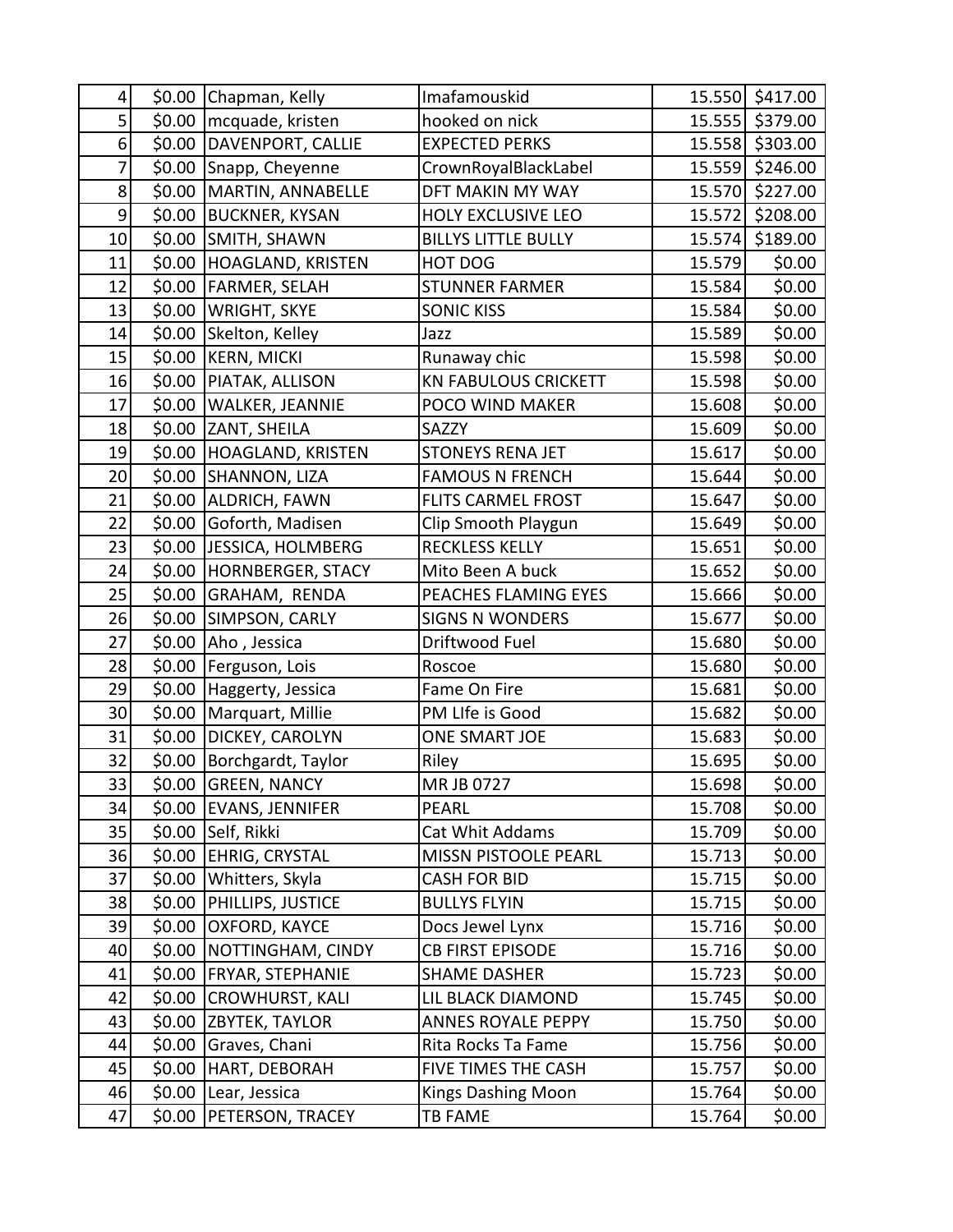| 48                      |        | \$0.00 Seidel, Shanda      | Pinky Pie Fame              | 15.772 | \$0.00          |
|-------------------------|--------|----------------------------|-----------------------------|--------|-----------------|
| 49                      |        | \$0.00 CRAIG, AMYE O.      | <b>KN FABULOUS FEDX</b>     | 15.790 | \$0.00          |
| 50                      |        | \$0.00 FARMER, DAWN        | <b>CHUECO FARMER</b>        | 15.793 | \$0.00          |
| 51                      |        | \$0.00 FRYAR, STEPHANIE    | THE RED MASERATI            | 15.800 | \$0.00          |
| 52                      | \$0.00 | <b>ALDRICH, FAWN</b>       | <b>POKER</b>                | 15.812 | \$0.00          |
| 53                      | \$0.00 | Mancha, Lauren             | Rosie                       | 15.835 | \$0.00          |
| 54                      | \$0.00 | <b>COOK, KRISTY</b>        | <b>SHEZ QUICK IN ACTION</b> | 15.836 | \$0.00          |
| 55                      | \$0.00 | <b>BURNS, JR</b>           | PLAYBOYS SMART STAR         | 15.839 | \$0.00          |
| 56                      |        | \$0.00 Lear, Jessica       | I am Easy                   | 15.843 | \$0.00          |
| 57                      |        | \$0.00 Vester, Terri       | Fancy for a dollar          | 15.851 | \$0.00          |
| 58                      | \$0.00 | NICHOLAS, LISA             | THIS GUY STOLIT             | 15.880 | \$0.00          |
| 59                      | \$0.00 | RHODES, HOPE               | <b>CHEYANNE MOON</b>        | 15.884 | \$0.00          |
| 60                      | \$0.00 | SHANNON, LIZA              | <b>BB FRENCHMAN JOSEY</b>   | 15.915 | \$0.00          |
| 61                      | \$0.00 | <b>WALINDER, ALLISON</b>   | <b>EIGHTS SPECIAL</b>       | 15.916 | \$0.00          |
| 62                      | \$0.00 | Jennings, Amanda           | Mr. Frosty Freckles         | 15.921 | \$0.00          |
| 63                      | \$0.00 | <b>CLOPTON, LAURIE</b>     | <b>SISTER CLOPTON</b>       | 15.934 | \$0.00          |
| 64                      | \$0.00 | <b>OXFORD, KAYCE</b>       | Jerry B Moonin              | 15.944 | \$0.00          |
| 65                      | \$0.00 | <b>BARRON, CHERYL</b>      | <b>CURTISS BARBERO</b>      | 15.944 | \$0.00          |
| 66                      | \$0.00 | Tipton, Jaylen             | Swift Kick It               | 15.948 | \$0.00          |
| 67                      | \$0.00 | <b>BARNETT, KELLI</b>      | <b>KN HANKY PANKY</b>       | 15.964 | \$0.00          |
| 68                      | \$0.00 | <b>WORTHEY, LESLIE</b>     | FELIX THE JET               | 15.973 | \$0.00          |
| 69                      | \$0.00 | <b>BOGGS, BEVERLY</b>      | <b>FRENCH TUFF WONDER</b>   | 15.980 | \$0.00          |
| 70                      | \$0.00 | Shock, Karen               | Lady                        | 15.991 | \$0.00          |
| 71                      | \$0.00 | SCHOPPA, ASHLEY            | SO GALS GOT TOOLES          | 15.993 | \$0.00          |
|                         |        |                            | 3D                          |        |                 |
| 1                       | \$0.00 | <b>GREER, EMILY</b>        | <b>ELVIS GREER</b>          |        | 16.003 \$632.00 |
| $\overline{\mathbf{c}}$ |        | \$0.00   WALINDER, ALLISON | WATCH DOUBLE DOC            |        | 16.007 \$474.00 |
| 3                       |        | \$0.00 HAUS, PAM           | <b>BLAZEN CLEAT</b>         |        | 16.008 \$410.00 |
| 4                       |        | \$0.00 Odom, Allyssa       | Houses Little Hand          |        | 16.009 \$347.00 |
| $\mathsf{S}$            |        | \$0.00 CURRIER, LAURA      | <b>Blues Good Un</b>        |        | 16.010 \$316.00 |
| 6                       | \$0.00 | mcquade, shanda            | leaving zee                 | 16.012 | \$252.00        |
| 7                       |        | \$0.00 HICKMAN, KAITLYNN   | <b>HANKS YELLOW FUEL</b>    |        | 16.028 \$205.00 |
| 8                       |        | $$0.00$ GALE, LIBBY        | Lethal Fire                 |        | 16.036 \$189.00 |
| 9                       | \$0.00 | Hager, Kylena              | Bar B Firewatersteel        | 16.049 | \$173.00        |
| 10                      | \$0.00 | SCHOPPA, ASHLEY            | <b>BUG B GONE</b>           | 16.057 | \$158.00        |
| 11                      | \$0.00 | YOUNG, CHELSEA             | ROCK OF WAGES               | 16.067 | \$0.00          |
| 12                      | \$0.00 | mcquade, kristen           | jess as sexy                | 16.091 | \$0.00          |
| 13                      | \$0.00 | <b>PEAVY, SHANNON</b>      | <b>APRILS DAKOTA MAC</b>    | 16.093 | \$0.00          |
| 14                      | \$0.00 | CAVES, CAYE                | SANDIA AFFAIR               | 16.108 | \$0.00          |
| 15                      | \$0.00 | MILLER, BRITTNEY           | <b>PEPPER</b>               | 16.119 | \$0.00          |
| 16                      | \$0.00 | <b>GREEN, NATALIE</b>      | LITTLE B                    | 16.125 | \$0.00          |
| 17                      | \$0.00 | <b>SHANNON, CATHY</b>      | DOC HOLIDAY                 | 16.134 | \$0.00          |
| 18                      | \$0.00 | <b>BUCKNER, KYSAN</b>      | C SLICK N EASY              | 16.138 | \$0.00          |
| 19                      | \$0.00 | WILSON, RHONDA             | Dealingin Frenchcash        | 16.147 | \$0.00          |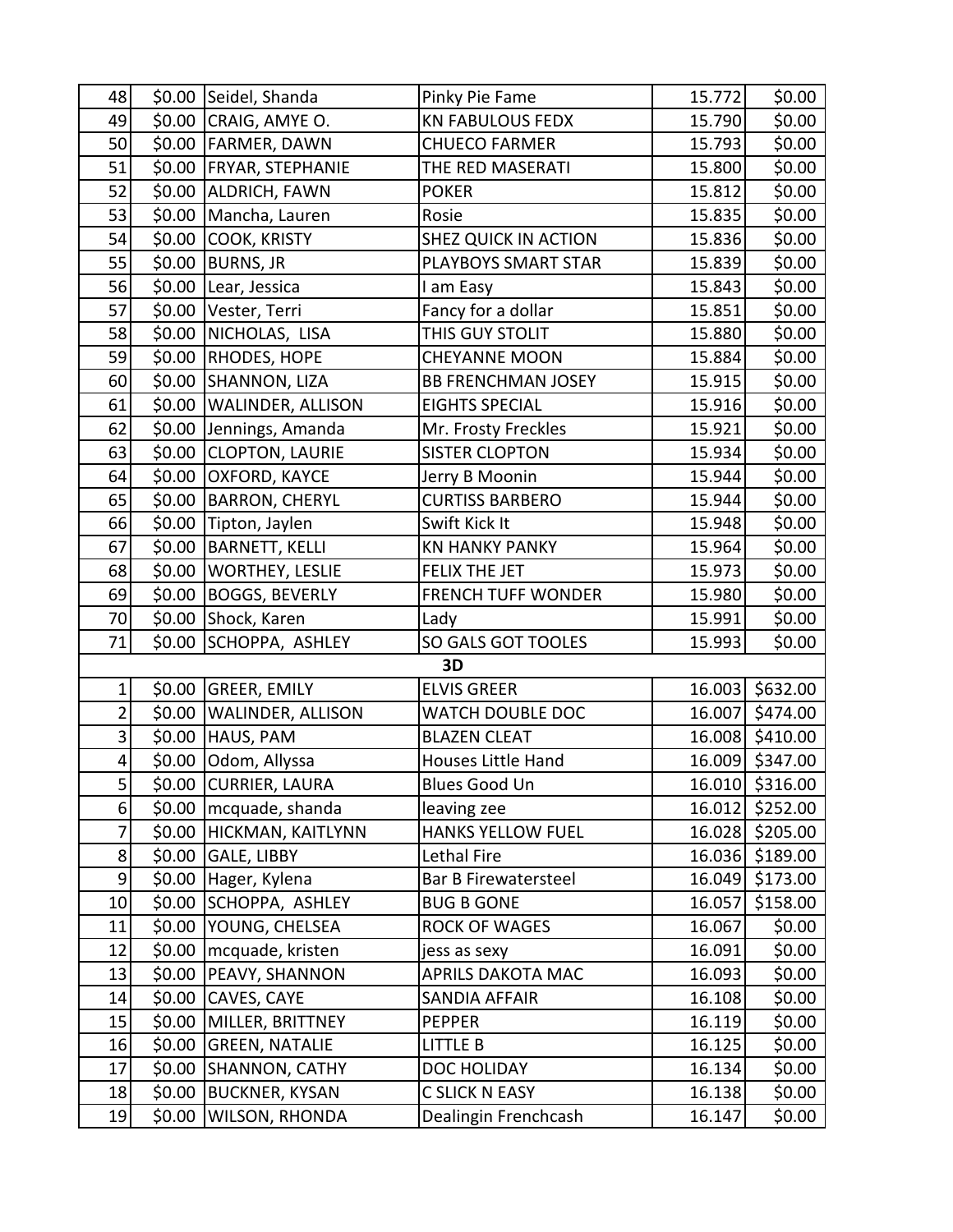| 20             | \$0.00 | Wetterstrom, Ali          | Oscars Last Girl            | 16.157 | \$0.00          |
|----------------|--------|---------------------------|-----------------------------|--------|-----------------|
| 21             | \$0.00 | SHEFFIELD, JO             | COMMANDEROFTHEROOST         | 16.161 | \$0.00          |
| 22             | \$0.00 | <b>BUCKMEYER, BECKY</b>   | A JACKED UP PERK            | 16.166 | \$0.00          |
| 23             | \$0.00 | <b>BAEZ, LEO</b>          | <b>BRAVO MISS KITTY</b>     | 16.169 | \$0.00          |
| 24             | \$0.00 | Wetterstrom, Ali          | Hilary Cash Dash            | 16.171 | \$0.00          |
| 25             | \$0.00 | Weems, Wendy              | Return                      | 16.178 | \$0.00          |
| 26             | \$0.00 | YOUNG, CHELSEA            | <b>BOGIES FRENCH HEN</b>    | 16.201 | \$0.00          |
| 27             | \$0.00 | <b>BEAMER, HANNAH</b>     | <b>EZ OBAR</b>              | 16.202 | \$0.00          |
| 28             | \$0.00 | MCMAHAN, JAY JAY          | A CATS PLAYMATE             | 16.205 | \$0.00          |
| 29             | \$0.00 | Isbell, Makenna           | Whiskey Whirl               | 16.210 | \$0.00          |
| 30             | \$0.00 | <b>ATKINSON, LEA</b>      | <b>MISTER GW</b>            | 16.215 | \$0.00          |
| 31             | \$0.00 | lee, kay                  | wishsnukycouldseeme         | 16.216 | \$0.00          |
| 32             | \$0.00 | Miller, Stacy             | Panther Gone                | 16.219 | \$0.00          |
| 33             | \$0.00 | SPILLER, RENEE            | DJ JETTIN TO THE SUN        | 16.230 | \$0.00          |
| 34             | \$0.00 | <b>BANCROFT, MATT</b>     | <b>TEXAS CASH</b>           | 16.240 | \$0.00          |
| 35             | \$0.00 | Rutledge, Amanda          | DK Ironworker               | 16.252 | \$0.00          |
| 36             | \$0.00 | MCKNIGHT, ALY             | <b>BLIZ MCKNIGHT</b>        | 16.258 | \$0.00          |
| 37             | \$0.00 | Williams, Addyson         | <b>Freckles Minnie Cash</b> | 16.261 | \$0.00          |
| 38             | \$0.00 | <b>BEAMER, HANNAH</b>     | <b>CINCO SOLDADOS</b>       | 16.263 | \$0.00          |
| 39             | \$0.00 | Rockett Merritt, Rebecca  | <b>FOUR SIX BELLE</b>       | 16.266 | \$0.00          |
| 40             | \$0.00 | MCCULLOUGH, TAYLER        | <b>STOLIE BOI 2</b>         | 16.290 | \$0.00          |
| 41             | \$0.00 | Miller, Stacy             | Spankys Full Of Bull        | 16.313 | \$0.00          |
| 42             | \$0.00 | <b>BERRY, SARAH</b>       | DY SHINY LIL GUN            | 16.316 | \$0.00          |
| 43             | \$0.00 | <b>ELLIS, BRITTANY</b>    | TF Frenchmans Dixey         | 16.318 | \$0.00          |
| 44             | \$0.00 | REED, DJ                  | <b>HAMMER</b>               | 16.340 | \$0.00          |
| 45             | \$0.00 | Ferguson, Lois            | <b>WHISKEY</b>              | 16.349 | \$0.00          |
| 46             | \$0.00 | <b>ROCKELLE, COLLIER</b>  | <b>VIBRANT BEAUTY BAR</b>   | 16.355 | \$0.00          |
| 47             | \$0.00 | <b>BURNS, JR</b>          | <b>BROKERS OBSESSION</b>    | 16.364 | \$0.00          |
| 48             | \$0.00 | Williams, Tammy           | Little Peppy Refund         | 16.383 | \$0.00          |
| 49             |        | \$0.00 WELLER, PAM        | <b>ENOUGH GOL</b>           | 16.386 | \$0.00          |
| 50             | \$0.00 | Borchgardt, Taylor        | Dakota                      | 16.393 | \$0.00          |
| 51             |        | \$0.00   NICHOLAS, SKYLER | PERRYWATER DASH             | 16.393 | \$0.00          |
| 52             |        | \$0.00 RICHMAN, DANA      | SV PRETTY BOY ROCK          | 16.404 | \$0.00          |
| 53             |        | \$0.00  DOUGET, HALEY     | YANKEE DOUGET               | 16.411 | \$0.00          |
| 54             | \$0.00 | Spivey, Jasey             | RockSolidNFiren             | 16.414 | \$0.00          |
| 55             | \$0.00 | <b>YOUNG, CHELSEA</b>     | <b>BLING IT TO DA MOON</b>  | 16.423 | \$0.00          |
| 56             | \$0.00 | Hair, Kelly               | VF Heza Red Stone           | 16.426 | \$0.00          |
| 57             | \$0.00 | ZANT, SHEILA              | PERKS ALIVE LADY            | 16.442 | \$0.00          |
| 58             | \$0.00 | NOTTINGHAM, CINDY         | <b>POCOS RUNNER</b>         | 16.446 | \$0.00          |
| 59             | \$0.00 | ANDERSON, BAYLEE          | <b>TOMMY</b>                | 16.480 | \$0.00          |
| 60             | \$0.00 | JERMSTAD, HANNAH          | <b>CHINA</b>                | 16.484 | \$0.00          |
|                |        |                           | 4D                          |        |                 |
| $\mathbf{1}$   | \$0.00 | SPILLER, RENEE            | <b>CASH SPILLER</b>         | 16.497 | \$537.00        |
| $\overline{2}$ |        | \$0.00   MCGINLEY, RAGEN  | <b>GUYS MERRIDOC GIRL</b>   |        | 16.505 \$402.00 |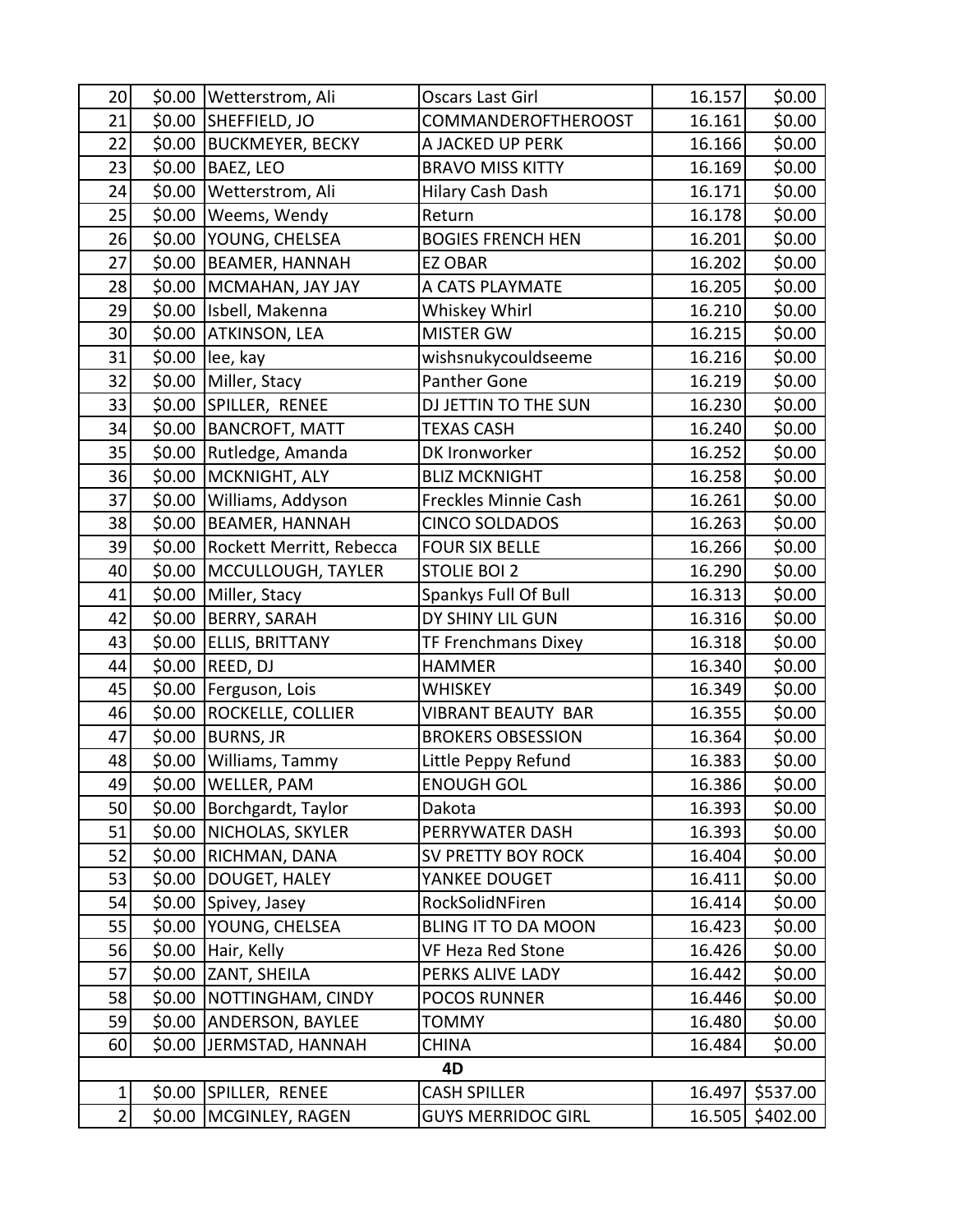| 3                |        | \$0.00 Garza, Donna      | Bet on lyn                  |        | 16.508 \$349.00 |
|------------------|--------|--------------------------|-----------------------------|--------|-----------------|
| 4                | \$0.00 | <b>CARTER, KELLEY</b>    | 44                          |        | 16.512 \$295.00 |
| 5                | \$0.00 | <b>CARMEANS, MARKAY</b>  | <b>CHASIN TORNADOS</b>      |        | 16.544 \$268.00 |
| 6                | \$0.00 | BIGBEE, ELAINE           | <b>FLYN BY YOU</b>          |        | 16.547 \$214.00 |
| 7                | \$0.00 | CRAWFORD, MORGANN        | <b>MY STICK NICK</b>        |        | 16.555 \$174.00 |
| 8                | \$0.00 | Spivey, Jasey            | Harlettas Rose              |        | 16.556 \$161.00 |
| 9                | \$0.00 | <b>PIPES, KAILEY</b>     | <b>ROANS ROYAL SNOW</b>     | 16.631 | \$147.00        |
| 10               | \$0.00 | <b>COLLIER, DANIELLE</b> | SHEGOTITFROMHERMAMA         |        | 16.633 \$134.00 |
| 11               | \$0.00 | Baty, Madison            | Mr. JB 087                  | 16.636 | \$0.00          |
| 12               | \$0.00 | TYSON, ADELITA           | <b>NICK A POP</b>           | 16.664 | \$0.00          |
| 13               | \$0.00 | USHER, JADEN             | <b>HICK USHER</b>           | 16.670 | \$0.00          |
| 14               | \$0.00 | <b>BOWEN, KASSIDEE</b>   | <b>KARIS SUNDAY MONEY</b>   | 16.679 | \$0.00          |
| 15               | \$0.00 | Griffin, Kaci            | <b>Colonel Spur Strap</b>   | 16.691 | \$0.00          |
| 16               | \$0.00 | WALINDER, KAREN          | <b>RUNNING FOR PATRIOT</b>  | 16.692 | \$0.00          |
| 17               | \$0.00 | WILLIAMS, KIMBERLY       | <b>CALFEE FLASH TA FAME</b> | 16.709 | \$0.00          |
| 18               | \$0.00 | HAUS, PAM                | JB 0929                     | 16.714 | \$0.00          |
| 19               | \$0.00 | <b>ROSE, ELIZABETH</b>   | <b>I SPEAK FRENCH</b>       | 16.740 | \$0.00          |
| 20               | \$0.00 | FitzSimon, Samantha      | <b>JESANONSTOPSUPERSTAR</b> | 16.778 | \$0.00          |
| 21               | \$0.00 | <b>BUCKNER, KYSAN</b>    | <b>SPOOKS LOADED GUN</b>    | 16.786 | \$0.00          |
| 22               | \$0.00 | <b>ROBINSON, JORDAN</b>  | <b>RED HOT N SALTY</b>      | 16.801 | \$0.00          |
| 23               | \$0.00 | SPRINGER, KEVIN          | <b>MICKEY</b>               | 16.841 | \$0.00          |
| 24               | \$0.00 | WALLACE, RAYNE           | <b>Binkies Sadie</b>        | 16.865 | \$0.00          |
| 25               | \$0.00 | <b>WRIGHT, DIANE</b>     | <b>FRECKLES CHILL OUT</b>   | 16.894 | \$0.00          |
| 26               | \$0.00 | <b>STRONG, AUDREY</b>    | <b>TWISTER STRONG</b>       | 16.910 | \$0.00          |
| 27               | \$0.00 | <b>FOLMER, BALEE</b>     | <b>MOUSE A MILLION</b>      | 16.917 | \$0.00          |
| 28               | \$0.00 | <b>EVANS, JENNIFER</b>   | Shadow                      | 16.936 | \$0.00          |
| 29               |        | \$0.00 ATKINSON, LEA     | MY PEPPYS NOMEO             | 16.942 | \$0.00          |
| 30               |        | \$0.00   WARNER, SHELLY  | <b>REINA</b>                | 16.947 | \$0.00          |
| 31               | \$0.00 | MCCLINTON, NELL          | NAMGIS D 64                 | 16.950 | \$0.00          |
| 32               |        | \$0.00 BARRON, CHERYL    | <b>MISTER HAWK BAR</b>      | 16.971 | \$0.00          |
| 33               | \$0.00 | Pimentel, Kirsten        | Mis Darlin Starlight        | 16.978 | \$0.00          |
|                  |        |                          | 5D                          |        |                 |
| 1                | \$0.00 | KING, WANDA              | <b>BARBES WETA</b>          |        | 17.005 \$379.00 |
| $\overline{2}$   | \$0.00 | <b>CURRIER, LAURA</b>    | Make Mine a Double          | 17.065 | \$284.00        |
| 3                | \$0.00 | Classsen, Pat            | Destine for Fire            | 17.072 | \$246.00        |
| 4                | \$0.00 | Bingham, Brooke          | LF CR RYONSFAMOUSDOC        | 17.093 | \$208.00        |
| 5                | \$0.00 | DOLLINS, KORI            | <b>DREAMIN QUICK</b>        | 17.162 | \$189.00        |
| $\boldsymbol{6}$ | \$0.00 | MCCULLOUGH, TAYLER       | <b>VELVET</b>               | 17.300 | \$151.00        |
| $\overline{7}$   | \$0.00 | NEITSCH, TRACEY          | <b>BOON RUSH</b>            | 17.312 | \$123.00        |
| 8                | \$0.00 | SMITH, MIESHA            | Yellow Cat Man Do           | 17.489 | \$113.00        |
| 9                | \$0.00 | MCCULLOUGH, TAYLER       | <b>JETSON</b>               | 17.515 | \$104.00        |
| 10               | \$0.00 | <b>STRONG, AUDREY</b>    | <b>COSTA STRONG</b>         | 17.625 | \$94.00         |
| 11               | \$0.00 | NEWMAN, ZALYNN           | MOCHA DOT                   | 17.626 | \$0.00          |
| 12               | \$0.00 | GREER, EMILY             | <b>BOOGIE GREER</b>         | 17.630 | \$0.00          |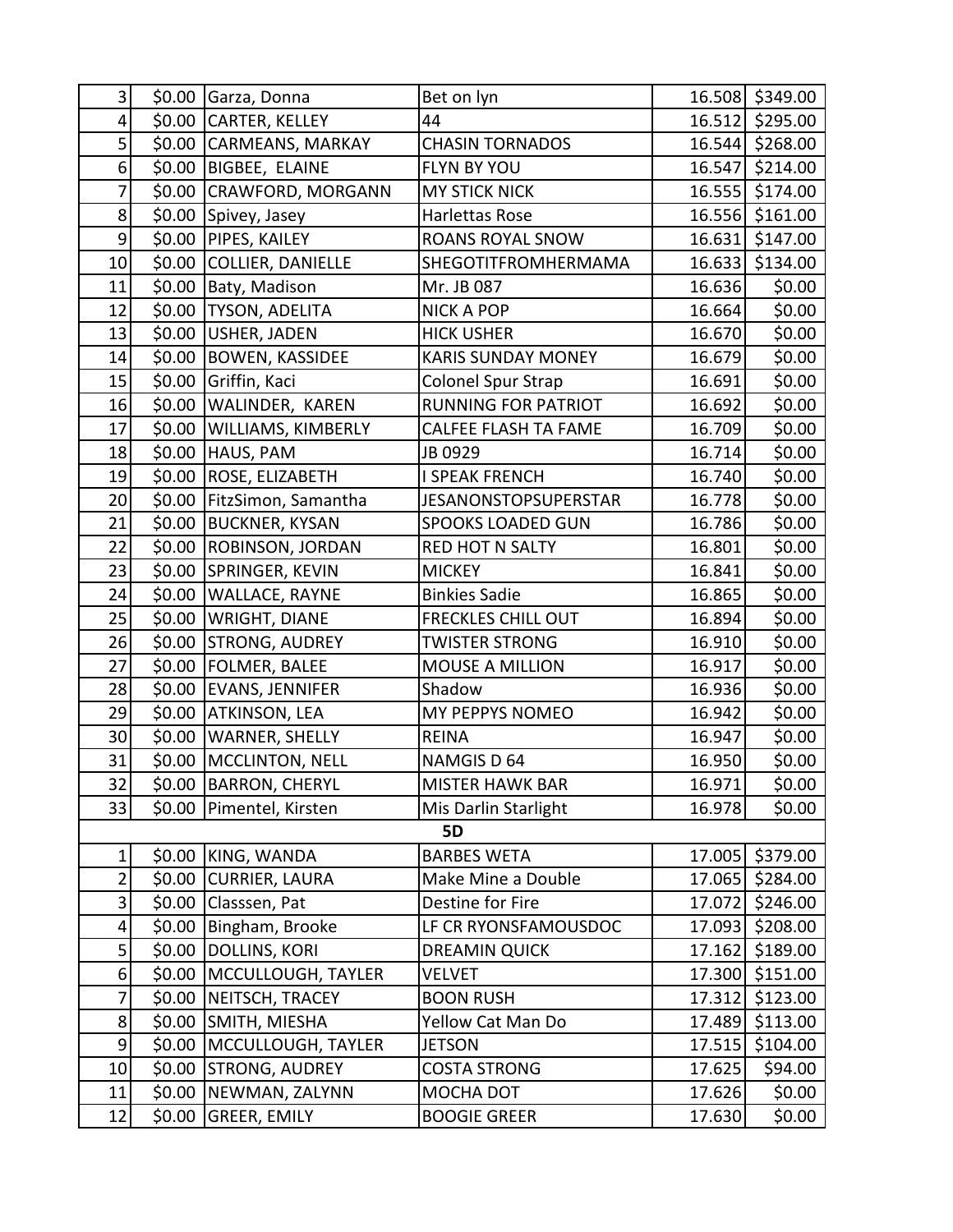| 13               |        | \$0.00   FARMER, SELAH            | <b>DINERO DEL FAME</b>   | 17.962 | \$0.00 |
|------------------|--------|-----------------------------------|--------------------------|--------|--------|
| 14               |        | \$0.00 POLK, HALEY                | ALL ON THE ROCKS         | 18.042 | \$0.00 |
| 15               |        | \$0.00 SMITH, MIESHA              | VF Smoke & Fire          | 18.217 | \$0.00 |
| 16               |        | \$0.00 Vanornum, Jan              | Malibu                   | 18.302 | \$0.00 |
| 17               |        | \$0.00 STEPHENS, JANICE           | NICKYS PRIVATE JET       | 18.764 | \$0.00 |
| 18               | \$0.00 | Bailey, linnea                    | lola bailey              | 19.698 | \$0.00 |
| 19               | \$0.00 | <b>BLACKMON, KIMBERLY</b>         | TF SUTHERN STRUT         | 19.872 | \$0.00 |
| 20               |        | \$0.00 BLACKMON, KIMBERLY         | <b>CLYDES BLUE PINE</b>  | 21.670 | \$0.00 |
| 21               |        | \$0.00 Classsen, Pat              | Fabs Valentine Wish      | 26.439 | \$0.00 |
| 22               |        | \$0.00 Jackson, Tony              | Kat B Flameous           | 27.525 | \$0.00 |
| 23               |        | \$0.00 ENGLISH, KEN               | R Deal Ta Fame           | 30.525 | \$0.00 |
|                  |        |                                   | Final Time $= 0$         |        |        |
|                  |        |                                   | <b>Disqualified</b>      |        |        |
| 0                | \$0.00 | Byers, Crystal                    | Myers dun gone wild      | 0.000  | \$0.00 |
| $\overline{0}$   |        | \$0.00 Doty, Haley                | Apto Be Royal            | 0.000  | \$0.00 |
| 0                |        | \$0.00 HAUS, PAM                  | NO EFFORT MAKIN CASH     | 0.000  | \$0.00 |
| $\mathbf 0$      |        | \$0.00   DRAWOUT, DRAWOUT         | <b>DRAWOUT</b>           | 0.000  | \$0.00 |
| 0                |        | \$0.00 JJESSICA, HOLMBERG         | <b>HOT PANA JET</b>      | 0.000  | \$0.00 |
| 0                |        | \$0.00 Miller, Stacy              | <b>Flippin Firewater</b> | 0.000  | \$0.00 |
| 0                |        | \$0.00   NANNY, SELINA            | <b>BUBBA MEL</b>         | 0.000  | \$0.00 |
| $\pmb{0}$        |        | \$0.00 Odom, Allyssa              | Duke of Firewater        | 0.000  | \$0.00 |
| $\mathbf 0$      |        | \$0.00 PIPES, KAILEY              | Rockemsockemforcash      | 0.000  | \$0.00 |
| $\mathbf 0$      | \$0.00 | SIGLER, JAN                       | <b>HEZA STRAY CAT</b>    | 0.000  | \$0.00 |
| 0                |        | \$0.00 Willard, Mallory           | Sharp Bobby Bay          | 0.000  | \$0.00 |
| 0                | \$0.00 | <b>KELLEY, BARBARA</b>            | hORSE <sub>2</sub>       | 0.000  | \$0.00 |
| $\mathbf 0$      |        | \$0.00 ELSTNER, MEGGIN            | SIERRA DILLARD DEE       | 0.000  | \$0.00 |
| $\mathbf 0$      |        | \$0.00 Whitters, Skyla            | DC COMOTIONINMOTION      | 0.000  | \$0.00 |
| $\mathbf 0$      |        | \$0.00 YOUNG, VIRGINIA            | FINY BIT O FROST         | 0.000  | \$0.00 |
| $\mathbf 0$      |        | \$0.00 DRAWOUT, DRAWOUT           | <b>DRAWOUT</b>           | 0.000  | \$0.00 |
| $\overline{0}$   |        | $\overline{$0.00}$ NELSON, ASHLEY | <b>ALIDASH</b>           | 0.000  | \$0.00 |
| 0                |        | \$0.00   Marquart, Millie         | <b>QUEEN OF THE DIAL</b> | 0.000  | \$0.00 |
| 0                |        | \$0.00   WRIGHT, DIANE            | <b>DIAMOND STINGER</b>   | 0.000  | \$0.00 |
| 0                |        | \$0.00 SCHOPPA, ASHLEY            | PERKIN AINT EASY         | 3.502  | \$0.00 |
| $\pmb{0}$        |        | \$0.00   Doty, Brittany           | Flyin On Cloud Nine      | 7.002  | \$0.00 |
| $\pmb{0}$        |        | \$0.00 NICHOLAS, LISA             | <b>STOLI MY GUY</b>      | 14.891 | \$0.00 |
| 0                |        | \$0.00 STATON, JANET              | A BLAZIN MIRACLE         | 14.914 | \$0.00 |
| 0                | \$0.00 | Garza, Donna                      | <b>True Gem</b>          | 15.139 | \$0.00 |
| 0                | \$0.00 | WOOLMAN, JACQUE                   | PANAMA DIRECT PERKS      | 15.186 | \$0.00 |
| 0                |        | \$0.00 ELSTNER, MEGGIN            | <b>ROOSTER</b>           | 15.281 | \$0.00 |
| 0                |        | \$0.00 Skelton, Kelley            | Cash for Perks           | 15.297 | \$0.00 |
| $\mathbf 0$      |        | \$0.00 KNOX, SHEYENNE             | <b>BRS Peplano</b>       | 15.365 | \$0.00 |
| $\mathbf 0$      |        | \$0.00 KUHN, BOBBIE               | MEAMAKEITANYWHERE        | 15.373 | \$0.00 |
| $\boldsymbol{0}$ |        | \$0.00 ASMUSSEN, CATHERINE        | Palabra de Boracho       | 15.403 | \$0.00 |
| $\overline{0}$   |        | \$0.00 ALBRECHT, CALLIE           | famous fetish            | 15.407 | \$0.00 |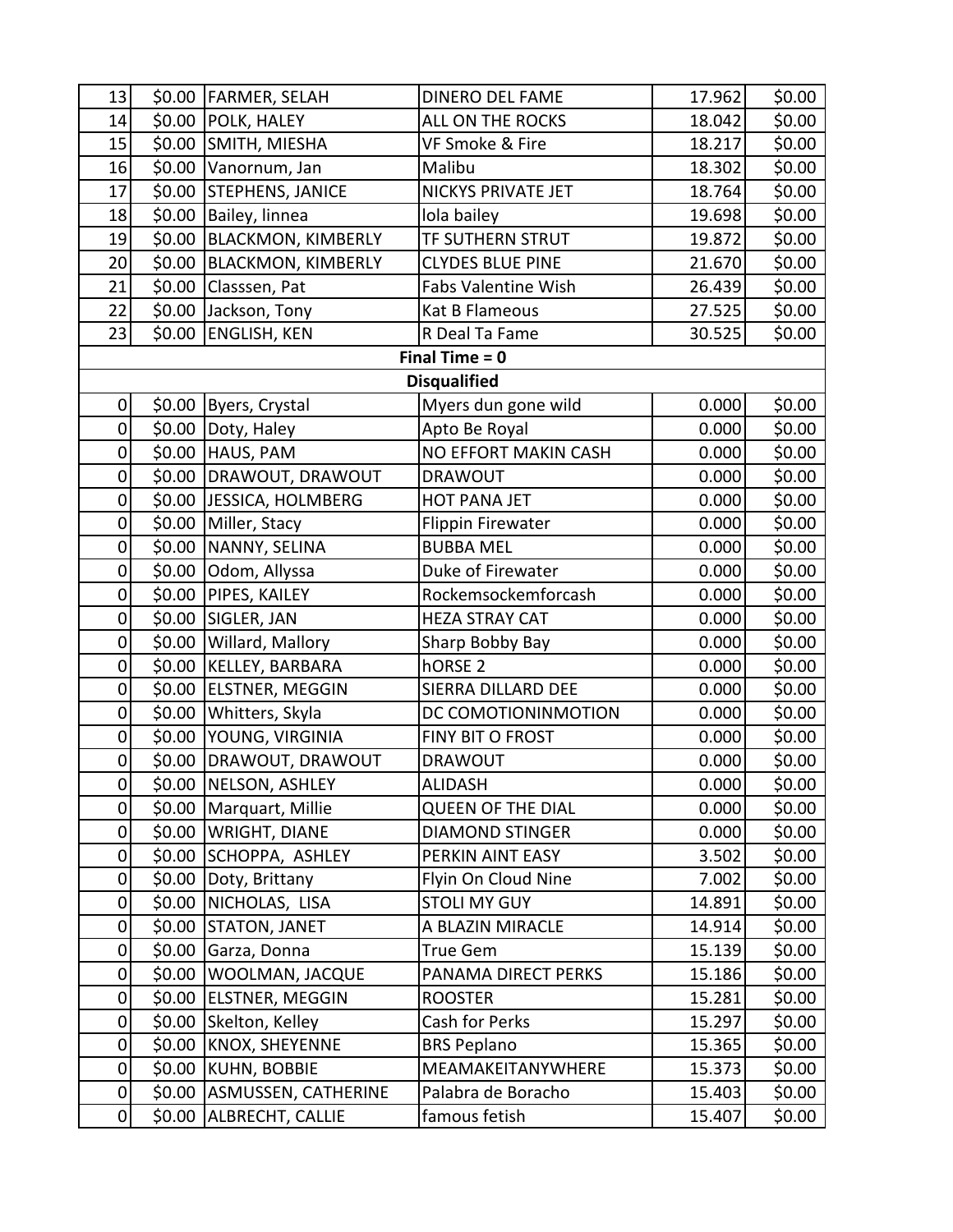| 0                |        | \$0.00 ZBYTEK, TAYLOR      | <b>HANKS FLYIN HOPE</b>      | 15.414 | \$0.00 |
|------------------|--------|----------------------------|------------------------------|--------|--------|
| 0                | \$0.00 | MILLER, JODEE              | OVERTHEMOONFORAGUY           | 15.418 | \$0.00 |
| $\boldsymbol{0}$ |        | \$0.00 WILLIAMS, KIMBERLY  | <b>SHOOT YEAH IM FAMOUS</b>  | 15.419 | \$0.00 |
| 0                | \$0.00 | MOORE, VALINDA             | <b>FAMOUS DR JOHN</b>        | 15.420 | \$0.00 |
| 0                | \$0.00 | SMITH, EMMA                | <b>FRENCHMANS CHEYANN</b>    | 15.461 | \$0.00 |
| $\pmb{0}$        | \$0.00 | Graves, Chani              | Im Little Bit Famous         | 15.465 | \$0.00 |
| $\pmb{0}$        | \$0.00 | USHER, JADEN               | <b>DAKOTA USHER</b>          | 15.545 | \$0.00 |
| $\pmb{0}$        | \$0.00 | <b>BERG, MARISSA</b>       | <b>SAILORS WIND</b>          | 15.552 | \$0.00 |
| $\pmb{0}$        | \$0.00 | MATCHETT, LARISSA          | <b>FRENCHMANS FANCY ROSE</b> | 15.610 | \$0.00 |
| $\pmb{0}$        | \$0.00 | FitzSimon, Kassidy         | Hes Jes A Jet Setter         | 15.652 | \$0.00 |
| $\mathbf 0$      | \$0.00 | ALBRECHT, CALLIE           | sizzling firewater           | 15.690 | \$0.00 |
| 0                | \$0.00 | <b>BRACAMONTEZ, KELSEY</b> | PLAYING MATT DILLON          | 15.709 | \$0.00 |
| 0                | \$0.00 | COOPER, DEBRA              | <b>Rapid Firing Pass</b>     | 15.725 | \$0.00 |
| $\pmb{0}$        | \$0.00 | <b>BUTLER, HOPE</b>        | HF DOLS CHEETAH              | 15.743 | \$0.00 |
| $\mathbf 0$      | \$0.00 | DAVENPORT, CALLIE          | <b>FAMES GOLDEN TICKET</b>   | 15.745 | \$0.00 |
| 0                |        | \$0.00 SPRINGER, KEVIN     | <b>HARLEY</b>                | 15.758 | \$0.00 |
| 0                | \$0.00 | MASK, KYLIE                | <b>RECKLESS RED MAN</b>      | 15.788 | \$0.00 |
| $\pmb{0}$        | \$0.00 | HILLIKER, KENNETH          | <b>AKLASSIKAL SKY</b>        | 15.794 | \$0.00 |
| $\pmb{0}$        | \$0.00 | Garner, James              | <b>SB Twisted Investor</b>   | 15.824 | \$0.00 |
| $\pmb{0}$        | \$0.00 | MOORE, MARLI               | <b>HOTROD</b>                | 15.834 | \$0.00 |
| $\pmb{0}$        | \$0.00 | NEWMAN, ZIANNA             | <b>MOON</b>                  | 15.866 | \$0.00 |
| $\boldsymbol{0}$ | \$0.00 | DAVIES, KENA               | <b>GETMEOUTTATHERED</b>      | 15.908 | \$0.00 |
| $\boldsymbol{0}$ | \$0.00 | <b>EDDLEMAN, KARILEE</b>   | <b>KOBYS KARIZMA</b>         | 15.928 | \$0.00 |
| $\boldsymbol{0}$ | \$0.00 | SEBESTA, SAMANTHA          | <b>VF POWERSTICK</b>         | 15.955 | \$0.00 |
| $\boldsymbol{0}$ | \$0.00 | Spivey, Jasey              | HesaLilDude                  | 16.027 | \$0.00 |
| $\pmb{0}$        | \$0.00 | MILLER, SUE                | <b>MISTYS FIRST SUCCESS</b>  | 16.083 | \$0.00 |
| $\pmb{0}$        |        | \$0.00 ENGLISH, KEN        | <b>CATS MAE PROWL</b>        | 16.087 | \$0.00 |
| $\pmb{0}$        |        | \$0.00 LABREE, TANA        | spot                         | 16.093 | \$0.00 |
| 0                |        | \$0.00   Baty, Madison     | <b>Fueled in Excess</b>      | 16.112 | \$0.00 |
| $\overline{0}$   |        | \$0.00 Williams, Addyson   | Freckles Minnie #2           | 16.116 | \$0.00 |
| 0                | \$0.00 | BAEZ, LEO                  | <b>IB STRIKING</b>           | 16.139 | \$0.00 |
| 0                |        | \$0.00 JERMSTAD, AMANDA    | LUCKY BOTTOMS JACKET         | 16.190 | \$0.00 |
| $\pmb{0}$        |        | \$0.00 JJANES, BRITTANY    | <b>BRATS CASH ROLL</b>       | 16.241 | \$0.00 |
| $\pmb{0}$        |        | \$0.00 SMITH, AIDEN        | Lefty                        | 16.374 | \$0.00 |
| $\pmb{0}$        | \$0.00 | <b>BLACKMON, KIMBERLY</b>  | <b>IB STRIKING</b>           | 16.413 | \$0.00 |
| $\pmb{0}$        | \$0.00 | CRAWFORD, MORGANN          | <b>IMA FAMOUS BUNNY</b>      | 16.621 | \$0.00 |
| $\pmb{0}$        | \$0.00 | <b>BERTINO, BEBE</b>       | <b>KN TRICK PONY</b>         | 16.634 | \$0.00 |
| $\pmb{0}$        | \$0.00 | HOAGLAND, KRISTEN          | <b>ALL PERKS FOR BULLY</b>   | 16.935 | \$0.00 |
| $\pmb{0}$        | \$0.00 | INGRACIA, MICHELLE         | JHB Penni Driftwood          | 17.080 | \$0.00 |
| 0                | \$0.00 | <b>FORD, JULIE</b>         | MY GOLDEN BENTLEY            | 17.089 | \$0.00 |
| 0                | \$0.00 | Borchgardt, Taylor         | French Fry                   | 17.276 | \$0.00 |
| 0                |        | \$0.00 LEWIS, ASHLEIGH     | Perrry's Rose                | 17.305 | \$0.00 |
| $\pmb{0}$        | \$0.00 | JONES, DEBBIE              | WIMPYS WHRLINDURVISH         | 17.465 | \$0.00 |
| $\pmb{0}$        | \$0.00 | <b>BORCHGARDT, VICKI</b>   | <b>BARBIE</b>                | 17.676 | \$0.00 |